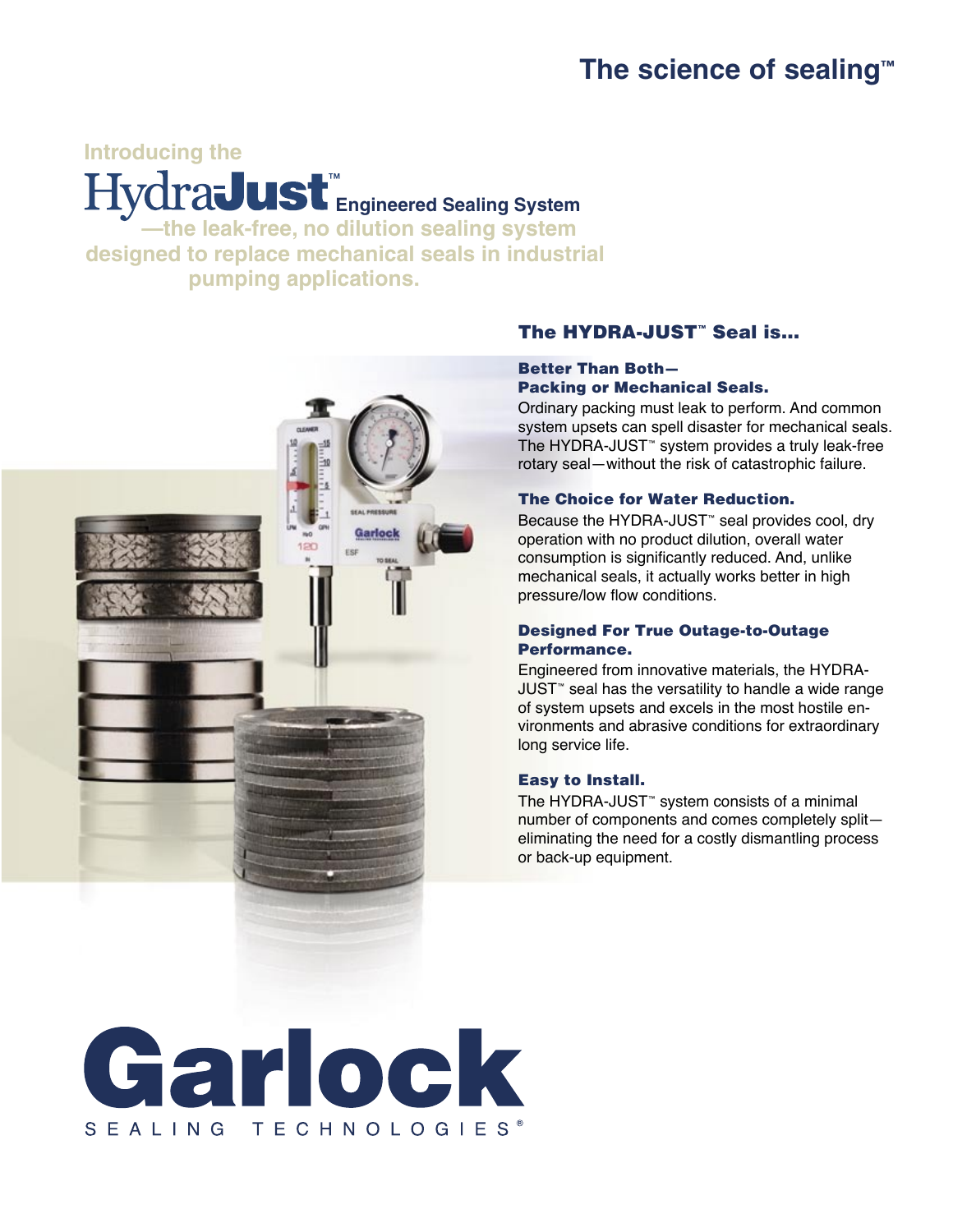# **Hydradust Engineered Sealing System**



#### **What is the HYDRA-JUST™ system?**

The HYDRA-JUST™ system is a leak free, no dilution sealing system designed to replace mechanical seals in industrial pumping applications.

#### Where should I consider using the HYDRA-JUST™ system?

The HYDRA-JUST™ seal can go anywhere that a single mechanical seal is currently being used. The biggest difference between the two technologies is that with HYDRA-JUST<sup>™</sup>, there is no risk of catastrophic failure.

#### How is the HYDRA-JUST™ seal different from ordinary packing?

By its very nature, packing has to leak in order to perform. The HYDRA-JUST<sup>™</sup> seal uses braided rings in conjunction with other Garlock performance materials to create a truly "leak free" rotary seal.

#### Is the HYDRA-JUST™ seal difficult to install?

Typical installation time is less than an hour. The sealing components come split so that machinery can be serviced without uncoupling the motor.

#### Are there special concerns with installation in an abrasive environment as opposed to a fairly clean application?

No. The installation procedure is the same regardless of the media involved.

#### How much does equipment condition affect the HYDRA-JUST™ seal?

Because the HYDRA-JUST™ seal does not use a machined seal face, the system can tolerate moderate amounts of wear in the stuffing box. Generally speaking, if the equipment is within manufacturer's design tolerances, the HYDRA-JUST™ seal will make the seal.

#### How much do I have to adjust the HYDRA-JUST™ seal on start-up?

There is no start-up adjustment. All that is required on start-up is to ensure the seal water entering the flush port is at 2X stuffing box pressure.



**Garlock Sealing Technologies 1666 Division Street Palmyra, New York 14522 USA 1.315.597.4811 | 1.800.448.6688 Fax: 1.315.597.3039 | 1.800.543.0598**

Garlock Sealing Technologies<sup>®</sup> is an EnPro Industries company.

ISO 9001:2000 Cert. #001762

### I see the HYDRA-JUST™ system comes with a flowmeter, why can't I use my own flowmeter?

The HYDRA-JUST™ system can be purchased with or without a flowmeter. The flowmeter, needle valve and pressure gauge that Garlock provides makes for a user-friendly seal. However, you can run the set without a flowmeter provided you have the means to regulate and measure the pressure of the seal water.

As for using your own meter, the amount of seal water that the HYDRA-JUST<sup>™</sup> seal requires is typically between 3 and 10 GPH. That flow rate may be so low that your current flowmeter might not be capable of registering it.

#### I already have lantern rings in stock, can I use them in place of your barrier pressure ring?

No. While at first glance it may look like a lantern ring, the barrier pressure ring has a very different structure and function. Specifically, it was designed by Garlock to efficiently direct seal water pressure in such a way as to maintain equal force on the inboard and outboard seals.

#### How long will the HYDRA-JUST™ seal last?

The HYDRA-JUST™ seal is designed to provide "outage-tooutage" service in most industrial pumping applications.

#### Do I need any special equipment to use the HYDRA-JUST<sup>™</sup> system?

All you need is 3-10 GPH of pressurized seal water.

#### Is HYDRA-JUST™ system cost effective?

The HYDRA-JUST™ seal provides outage-to-outage, leak free service at a price that's lower than that of a mechanical seal. Additionally, because it is not prone to catastrophic failure you can optimize your uptime and schedule maintenance around your production needs rather than re-scheduling production around seal failures.

#### **WARNING:**

Fax 55.11.4343.5871

Properties/applications shown throughout this brochure are typical. Your specific application should not be undertaken without independent study and evaluation for suitability. For specific application recommendations consult Garlock. Failure to select the proper sealing products could result in property damage and/or serious personal injury. Performance data published in this brochure has been developed from field testing, customer field reports and/or in-house testing. While the utmost care has been used in compiling this brochure, we assume no responsibility for errors. Specifications<br>subject to change without notice. This edition cancels all previous issues. Subject to change without n © Garlock Inc 2006. All rights reserved worldwide.

Other Garlock facilities are located in:

**Columbia, SC, USA Houston, TX, USA Sydney, Australia**<br>Phone 1.803.783.1880 Phone 1.281.459.7200 Phone 61.2.9793.2 Phone 1.803.783.1880 Phone 1.281.459.7200 Phone 61.2.9793.2511 Fax 1.281.458.0502

**Singapore Shanghai, P.R. China Dubai, UAE** Phone 65.6285.9322 Phone 86.021.62789702 Phone 971.4.8833652 Fax 65.6284.5843 Fax 86.021.62787826 Fax 971.4.8833682

**São Paulo, Brazil Sherbrooke, Canada W. Yorkshire, England** Phone 55.11.4127.9935 Phone 1.819.563.8080 Phone 44.1422.313600

**Saint-Étienne, France Neuss, Germany Mexico City, Mexico Phone 49.2131.3490** Phone 52.555.567.70 Phone 33.4.7743.5100 Phone 49.2131.3490 Phone 52.555.567.7011 Fax 52.555.368.0418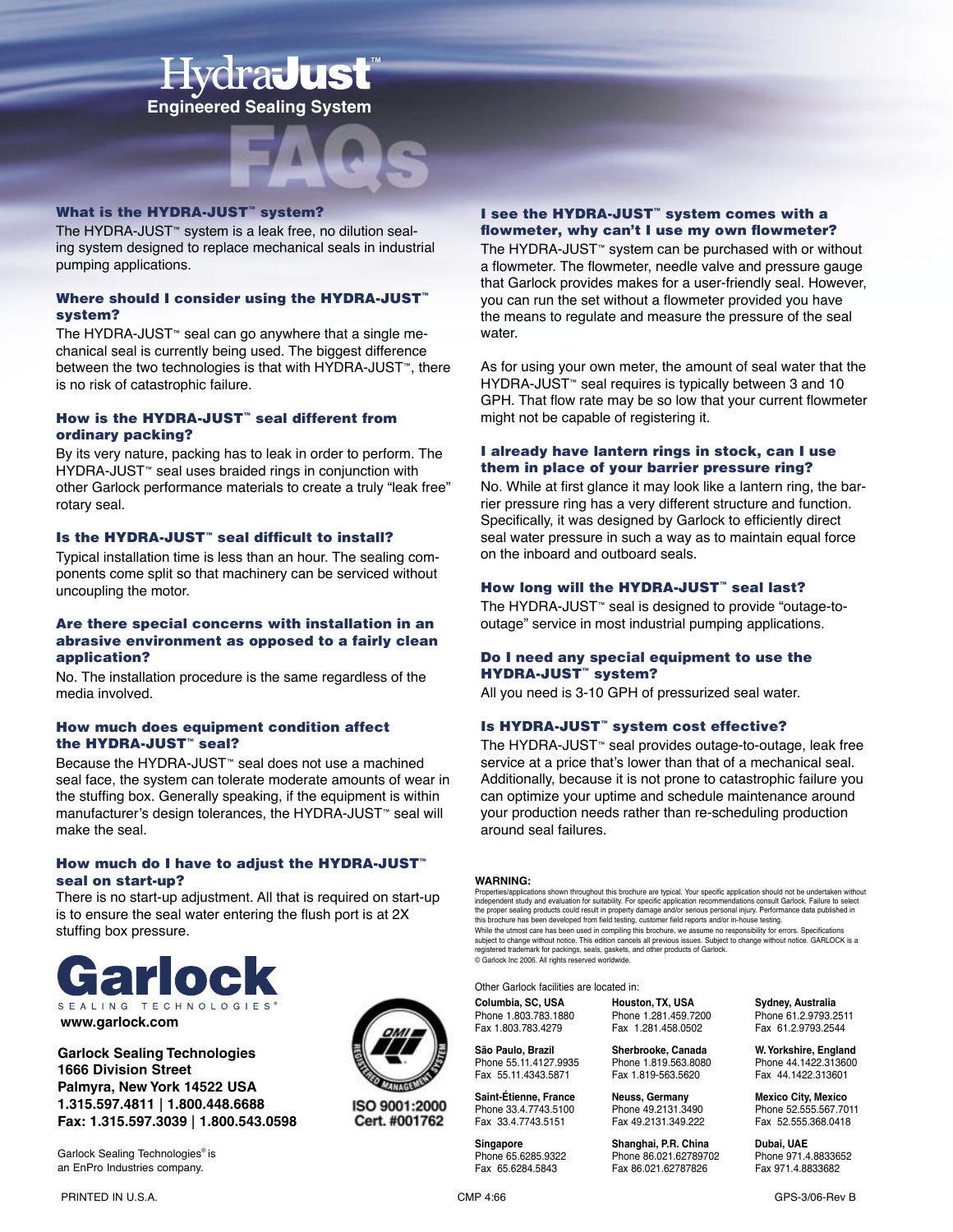